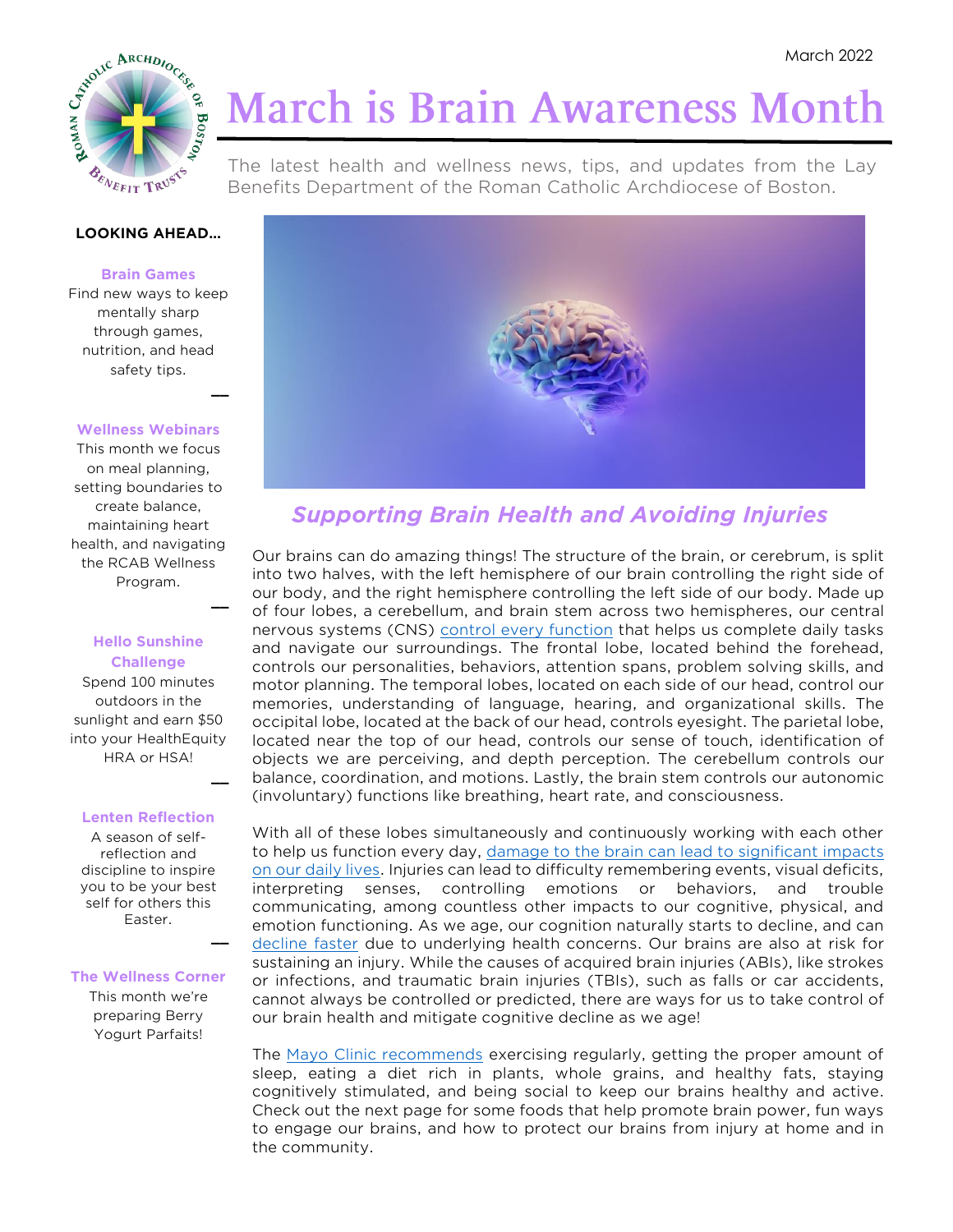# **Yummy Foods to Boost Brain Power? Yes, Please!**

According to [Harvard Medical School,](https://www.health.harvard.edu/healthbeat/foods-linked-to-better-brainpower) there are some delicious foods that can help boost brain power and keep our brains sharp as we age. These foods also tend to be the ones that support our heart and blood vessels too!

- **Berries**: Brigham and Women's Hospital conducted a study that supported a two-and-ahalf-year delay in memory problems in women who consumed two or more servings of strawberries and blueberries. With berry season around the corner, make sure to eat up!
- **Walnuts:** A great source a healthy fats, Omega-3, and protein, higher consumption of walnuts have been linked to increased cognitive test scores and improved memory.
- **Fatty fish**: Whether it is cod, salmon, or canned light tuna, fatty fish are sources of high Omega-3 content. Omega-3 fatty acids are linked to a lower level of beta-amyloid, a protein that created harmful clumps in the brains of those with Alzheimer's disease.
- **Green Veggies:** Broccoli, kale, and spinach are all leafy green vegetables that contain healthy nutrients that may help slow down cognitive decline as we age.
- **Coffee and tea**: The Journal of Nutrition published a study in 2014 indicating that higher caffeine consumption was related to improved cognitive test scores. It is believed that caffeine may also help improve memory!



# Brain Games

Here are some great ideas for stimulating your brain to help improve memory, cognition, logic, and problem-solving skills!

- Sudoku
- Crosswords
- Puzzles
- Scrabble
- Rubik's Cube
- Chess or checkers



## **Protect Your Brain from Injury**

Our brains are susceptible to injury, which could lead to a traumatic brain injury (TBI). How can we [protect](https://www.shepherd.org/patient-programs/brain-injury/about/Brain-Injury-Prevention) our brains every day?

- **B** Buckle Up! You should be wearing a seat belt every time you are in the car, no matter how close you are to your destination. Most car accidents happen within five miles of home!
- **49** Wear a helmet when you are skiing, snowboarding, biking, riding a horse, or on a motorcycle. You can't always control what happens around you!
- **49** Never drive while intoxicated or under the influence of a substance that impairs your ability to drive or react.
- 4D Don't text and drive. It can wait!
- **49** Talk with your doctor about side effects of medicine that may put you at risk for a fall and remember to attend an annual vision exam.
- **B** Remove items off of the floor in your home to prevent tripping (ex. extension cords, dumbbells, throw rugs, dog toys, shoes, etc.)
- $\bullet$  Increase the lighting in rooms in your house it can help you avoid accidental falls!
- <sup>6</sup> If you have small children, consider installing baby gates, window guards, and nonslip mats in the shower to help protect them from accidents.

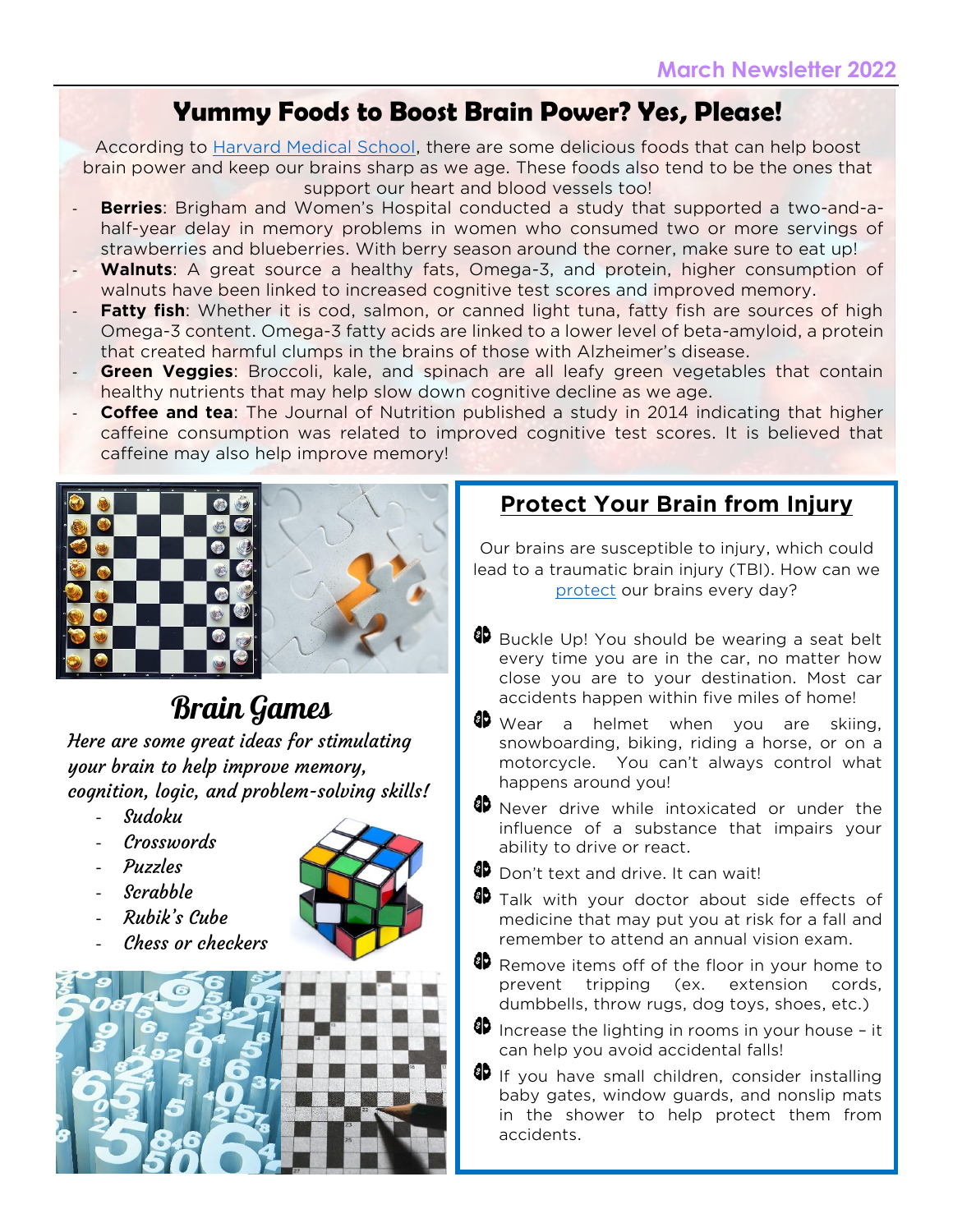### **March Newsletter 2022**

# **Wellness Webinars**

Employees and spouses enrolled in one of the RCAB Health Plans and registered in the Blue Cross *ahealthyme* program can earn \$20 into their HealthEquity HRA or HSA accounts for attending a wellness webinar. Points are awarded for a maximum of five wellness webinars/family activities per Plan Year.

### **NEW! Master Meal Planning** *Thursday, March 10th @ 6pm*

Meal planning saves us calories, money, and time, but can also feel like a complicated and overwhelming task. You will learn key time-saving strategies to streamline the approach to meal planning that will set you and your family up for success every week. Meal planning has never felt so simple!

[Click Here to Register](https://t.sidekickopen87.com/s3t/c/5/f18dQhb0S7kF8cp337VTx3fL59hl3kW7_k2841CX2c7W3KmB3K2R1QTJMVmJZLbtf9g102?te=W3R5hFj4cm2zwW4hLTKz4mBct4W4tB1VL1JH0QfW4mBcv941PGrNW49KvpZ4cQgTgW1Lq0S12nQ8s1W3bk3Tj32GhPLW1Ndgl63gcGYr3bvb2&si=8000000000349507&pi=732f99c8-9e2a-45b0-b683-a8c848ce56b6)

### **NEW! Balance and Boundaries**  *Tuesday, March 15th @ 6:30pm*

The pandemic has transformed our lives, creating a "new normal." With many demands on our time and challenges both at work and home, balance is one of the keys to our overall success and wellbeing. Join us as we discuss strategies to achieve balance and establish boundaries in our lives. Take your first step by registering for this new interactive virtual workshop!

[Click Here to Register](https://t.sidekickopen87.com/s3t/c/5/f18dQhb0S7kF8cp337VTx3fL59hl3kW7_k2841CX2c7W3KmB3K2R1QTJMVmJZLbtf9g102?te=W3R5hFj4cm2zwW4hLTKz4mBct4W4tB1VL1JH0QfW4mBcv941PGrNW49KvpZ4cQgTgW1Lq0S14rlG9BW3NWzz830B0tQW32rM173W2K-X393P2&si=8000000000349507&pi=ac913fc7-b460-475f-b674-3afea1ee918f)

### **Solutions for Heart Health**  *Wednesday, March 23rd @ 5:30pm*

Join us and learn how to improve your heart health through good nutrition. Find out the best oils to use for optimal health, clear up confusion surrounding farmed fish, and learn about an array of cholesterollowering heart-healthy whole foods. [Click Here to Register](https://t.sidekickopen87.com/s3t/c/5/f18dQhb0S7kF8cp337VTx3fL59hl3kW7_k2841CX2c7W3KmB3K2R1QTJMVmJZLbtf9g102?te=W3R5hFj4cm2zwW4hLTKz4mBct4W4tB1VL1JH0QfW4mBcv941PGrNW49KvpZ4cQgTgW1Lq0S12xPrwhW1Gm7-Q2-J1SlW3W1VZ13bs3QZ35Mg2&si=8000000000349507&pi=320c327d-08f1-4cf1-8a2a-ac90f11f91f5)

### **How to Navigate RCAB Wellness Program Platforms – Q&A with Wellness & Wellbeing Manager, Kara Lavertu** *Tuesday, March 29th @ 4:30pm*

Are you new to the RCAB Health Benefit Trust Wellness Program and don't know where to start? Do you participate in the program but need a refresher or have questions about our program? Look no further! Kara Lavertu, RCAB Wellness & Wellbeing Manager, will show you how to get started with the RCAB Health Benefit Trust Wellness Program and teach you how to navigate the Wellness Program websites and earn HRA/HSA dollars. A Q&A session will conclude this webinar. [Click Here to Register](https://attendee.gotowebinar.com/register/1132069687737466636)



# *In Case You Missed It…*

You can still view the recorded webinars from last month below. **After viewing these webinars, please self-report your viewing to Amanda Gately, Benefits Associate, at [agately@rcab.org](mailto:agately@rcab.org)** and you can earn 20 HRA/HSA dollars. Points are awarded for a maximum of five wellness webinars/family activities per Plan Year. **You can access webinars for 60 days following their live recording date.**

### **What is Mental Health?**

[Click Here to Access Webinar](https://vimeo.com/611828669). Use password *MentalHealth2021* to access the recording.

**Mastering Your Gut Health**

[Click Here to Access Webinar](https://attendee.gotowebinar.com/recording/5459577020275277327)

**All About Antioxidants & Cancer Prevention** [Click Here to Access Webinar](https://us02web.zoom.us/rec/share/oX2SXjb7GcmIvN-Hue0vqfn7VwPKeEybsg3zaW-Yvy21wCMZq9lah-kmkIccH26y.M0D6WIsmo6wvjRvH?startTime=1644446803000)

**James Parker-Ashley Strength Training Fitness Class**

[Click Here to Access Webinar](https://attendee.gotowebinar.com/recording/2734256041614829058)



*Let us know what you want to see! Please email Kara Lavertu at [klavertu@rcab.org](mailto:klavertu@rcab.org) with your webinar topic ideas or requests.*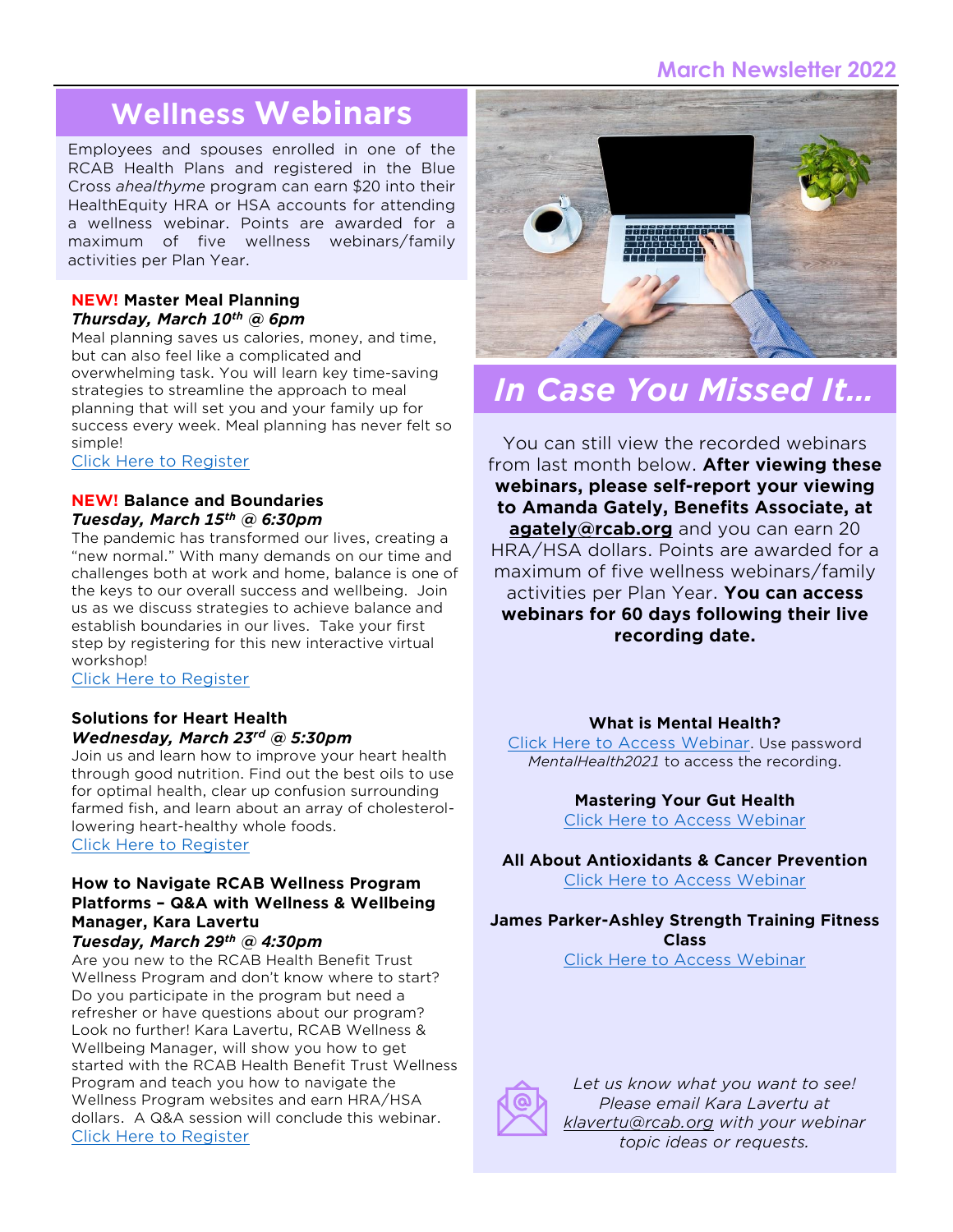

The Hello Sunshine Challenge invites you to get out in the sun for 100 minutes (10-15 minutes at a time). Sunshine is by far the best source of vitamin D, which strengthens your immune system and builds strong bones. Help fight seasonal depression by enjoying fresh air and soaking up some rays. Complete this Challenge and earn \$50 into your HealthEquity HRA or HSA ! Sign up or access your account at catholicbenefits.wellright.com.

Don't forget - it's time to spring forward an hour! On March 13th, we re-enter Daylight Savings Time (DST). First proposed in 1895, DST is the practice of adding an hour in the Spring and losing an hour in the Fall. With extra daylight comes more Vitamin D to help keep our bones, teeth, and muscles healthy!



Lenten Reflection

During this season of reflection, it is important to remember that the season is not just about sacrificing things we love but focusing on the things we are able to give. By practicing self-discipline and spending time in prayer and gratitude, we can support others by giving them our best selves, whether that be through our time, energy, or attention. Take some time this Lenten season to appreciate what your faith has allowed you to share with the world. Here is to a wonderful year





*If you have any questions, please contact Kara Lavertu, Wellness & Wellbeing Manager, at 617-746- 5642 or [klavertu@rcab.org.](mailto:klavertu@rcab.org)*



You're currently enrolled in one of the RCAB Health Plans, but have you signed up for the Blue Cross Blue Shield *ahealthyme* Program? If not, you're missing out on significant healthcare cost savings! If enrolled in the Enhanced or Basic Plan, you could earn up to **\$1,000 per Plan Year**, as a contribution to a tax-free Health Reimbursement Arrangement (HRA) account, and if in the High Deductible Health Plan, you could earn up to **\$500 per Plan Year**, as a contribution to a Health Savings Account (HSA). HRA and HSA dollars can be used to pay for out-of-pocket **IRS-approved** medical, dental, and vision [expenses,](http://catholicbenefits.org/PDF/2021/health/irs_qual_exp.pdf) such as co-pays and deductibles. As you may already know, HRA and HSA dollars may be used by all family members who are enrolled in the RCAB Health Plans. Don't miss out on significant cost savings!

To create an account, please register at [ahealthyme.com/login.](https://bluecrossma.ahealthyme.com/dt/v2/bcbsmaindex.asp) **As an added incentive, if you register in the** *ahealthyme* **Program by March 31, 2022, you will be entered in a raffle to win one of five Fitbit Versa 2 watches!**